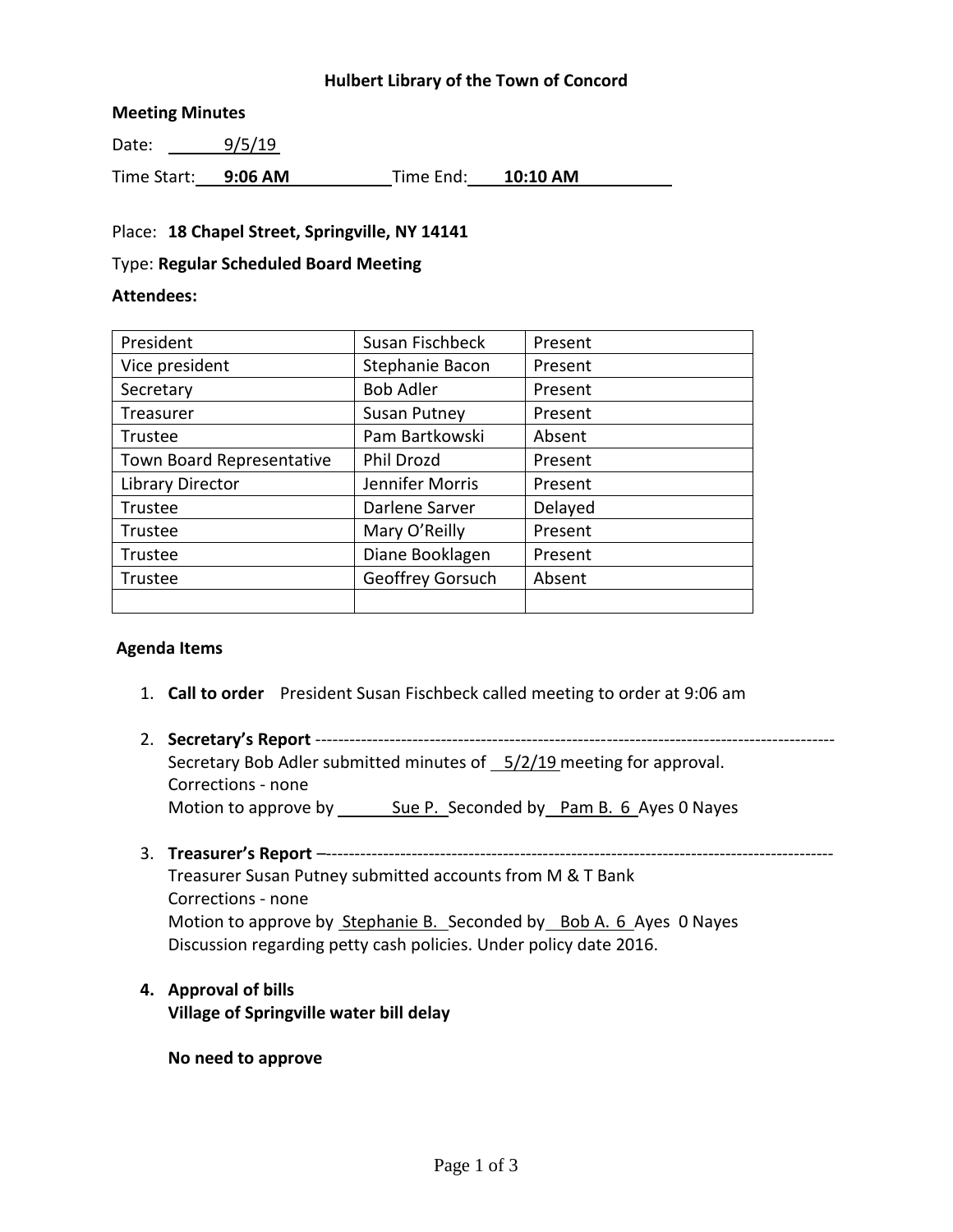**5. Town Board Report ------------------------------------------------------------------------------------------**

Phil braced Library sign and reinforced it for winter. All tree stumps were ground down and removed. Library will need to purchase electric edge trimmer. Boiler will need to be evaluated for longevity. Phil explained the ownership of the building to new members.

Outdoor lighting was retrofitted with LED lights.

Discussion about exterior fencing and parking area to integrate with new Heritage Park areas. Phil will bring up at future meetings.

### **6. Correspondence ----------------------------------------------------------------------------------------------**

Thank you for donors, Women of Moose, Phil Drozd sign, other donors

# **7. Library Director's Report**

• Director's Report

Motion for Approval spending items in directors report Motion Steph Second Sue 6 ayes.

## **8. Old Business**

Mission statement : homework for trustees (Sue F) please read area mission statements from other libraries. In order to meet minimum standards, we need to be in compliance by January 2021. Suggestion to bring the mission statement Standards committee Bob A, Diane B, Mary O'Reilly.

### **9. New Business**

Formed a standards committee to review our organizational documents. Members Bob Adler Mary O'Reilly Diane Sarver

Central library has an apparel offer for staff and possibly for board members – motion to pay up to \$400 for purchasing staff apparel Motion Sue P Second Stephanie Ayes 6 Nayes 0

- 10. Next meeting date and time: October 3, 2019 9 am
- 11. Adjournment Meeting was adjourned at 10:03 AM